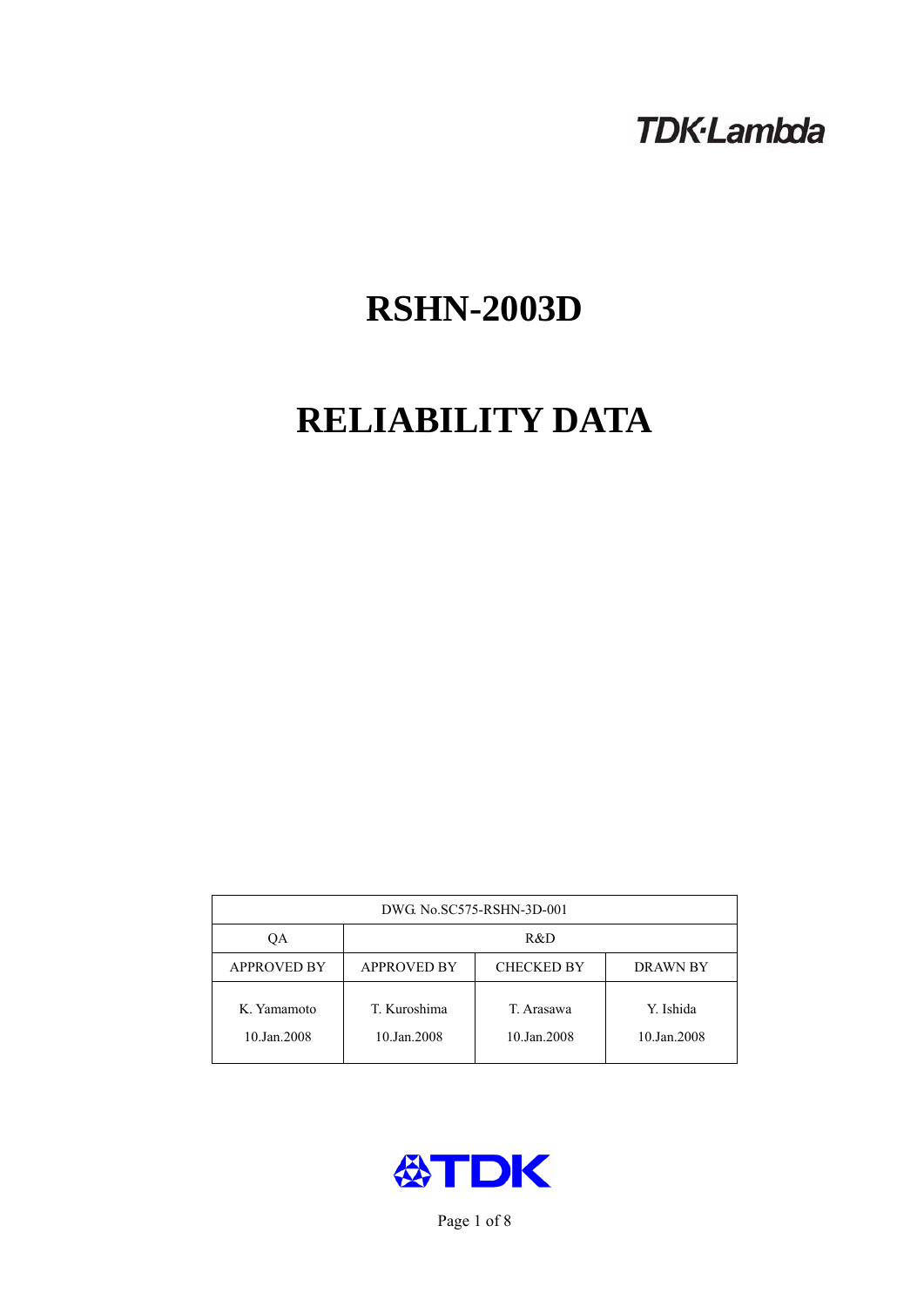#### **RSHN-2003D**

# **I N D E X**

|                                     | Page   |
|-------------------------------------|--------|
| 1. Calculated Values of MTBF        | Page-3 |
| 2. Vibration Test                   | Page-4 |
| 3. Heat Cycle Test                  | Page-5 |
| 4. Humidity Test                    | Page-6 |
| 5. High Temperature Resistance Test | Page-7 |
| 6. Low Temperature Storage Test     | Page-8 |

The following data are typical values. As all units have nearly the same characteristics, the data to be considered as ability values.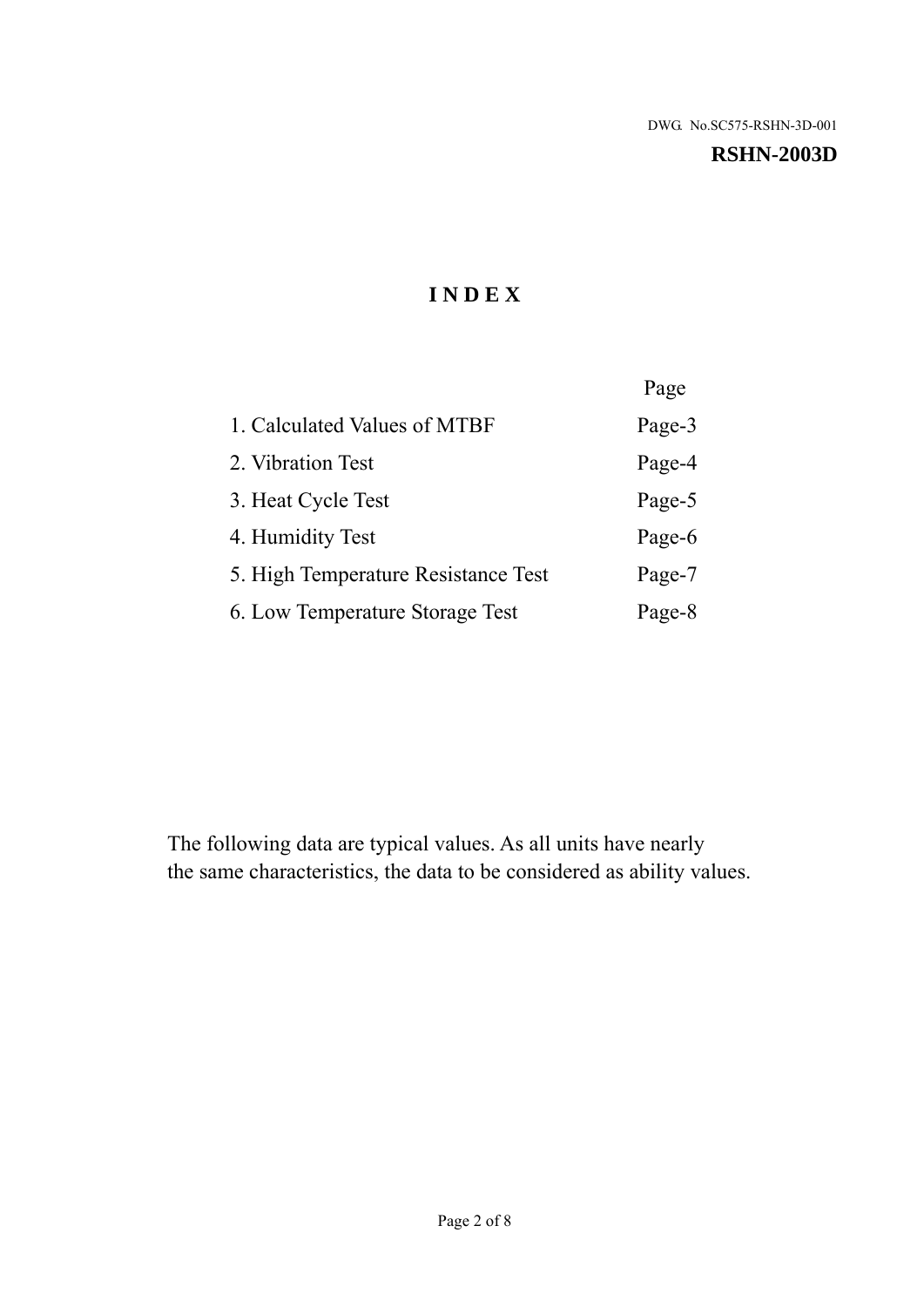#### **RSHN-2003D**

1. Calculated values of MTBF

MODEL : RSHN-2003D

(1) Calculating Method

 Calculated based on parts stress reliability projection of MIL-HDBK-217F NOTICE2.

Individual failure rates  $\lambda$  G is given to each part and MTBF is calculated by the count of each part.

$$
MTBF = \frac{1}{\lambda_{\text{equip}}} = \frac{1}{\sum_{i=1}^{n} N_i (\lambda_G \pi_Q)_i} \times 10^6 \text{ (hours)}
$$

| : Total equipment failure rate (Failure / $10^6$ Hours)                   |
|---------------------------------------------------------------------------|
| : Generic failure rate for the $\hbar$ generic part                       |
| (Failure/ $10^6$ Hours)                                                   |
| : Quantity of <i>i</i> th generic part                                    |
| : Number of different generic part categories                             |
| : Generic quality factor for the <i>i</i> th generic part ( $\pi Q = 1$ ) |
|                                                                           |

- (2) MTBF Values
	- GF : Ground, Fixed

 $MTBF = 5,410,084$  (Hours)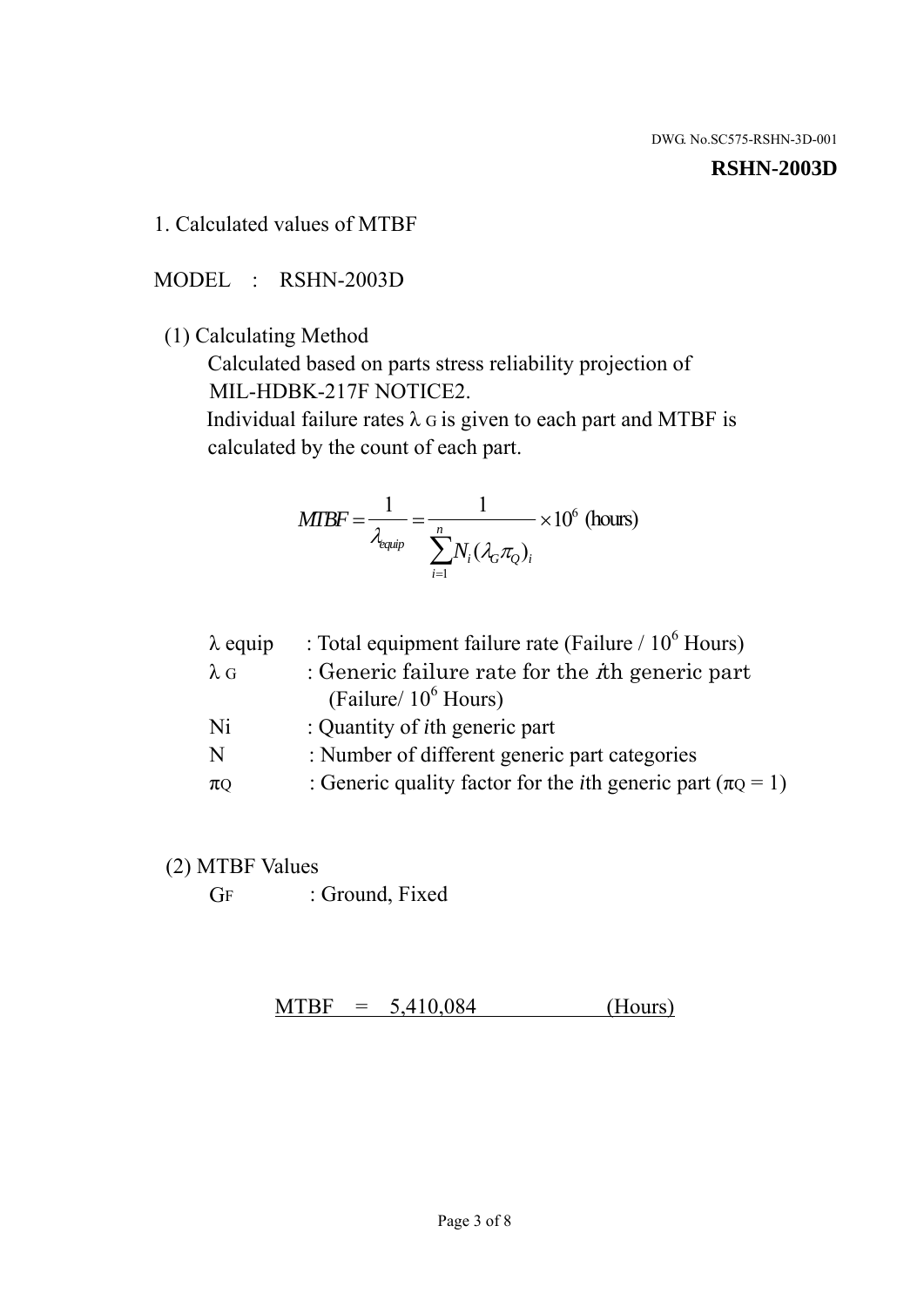#### **RSHN-2003D**

2. Vibration Test

## MODEL : RSHN-2003D (Representation Product : RSEN-2030D)

- (1) Vibration Test Class Frequency Variable Endurance Test
- (2) Equipment Used Controller VS-1000-6, Vibrator 905-FN ( IMV CORP.)
- (3) The Number of D.U.T. (Device Under Test) 5 units
- (4) Test Condition
	- · Frequency : 10~55Hz
	- $\cdot$  Acceleration : 9.8m/s<sup>2</sup>, Sweep for 1 min.
	- · Dimension and times : X, Y and Z directions for 1 hour each.

# (5) Test Method

Fix the D.U.T. on the fitting-stage

# (6) Test Results

PASS

#### Typical Sample Data

| . .                           |                                                         |           |                     |                     |
|-------------------------------|---------------------------------------------------------|-----------|---------------------|---------------------|
| Check item                    | Spec.                                                   |           | <b>Before Test</b>  | After Test          |
| Attenuation (dB)              | Differential Mode: 25dBmin.                             | $0.4$ MHz | 38.80               | 39.10               |
|                               |                                                         | 30 MHz    | 56.51               | 55.42               |
|                               | Common Mode: 25dBmin.                                   | 2 MHz     | 36.23               | 36.01               |
|                               |                                                         | 30 MHz    | 37.14               | 36.63               |
| Leakage Current (mA)          | Line1<br>$1mA$ max. $(250V, 60Hz)$<br>Line <sub>2</sub> |           | 0.41                | 0.40                |
|                               |                                                         |           | 0.41                | 0.40                |
| DC Resistance $(m\Omega)$     | $6m \Omega$ max.                                        |           | 3.62                | 3.60                |
| <b>Test Voltage</b>           | $L-L: 1768Vdc$ 60s.                                     |           | OK                  | OK.                 |
|                               | $L-E$ : 2500Vac 60s.                                    |           |                     |                     |
| Isolation Resistance ( $MQ$ ) | $100M \Omega$ min. (500Vdc 60s)                         |           | $4.0 \times 10^{6}$ | $4.0 \times 10^{6}$ |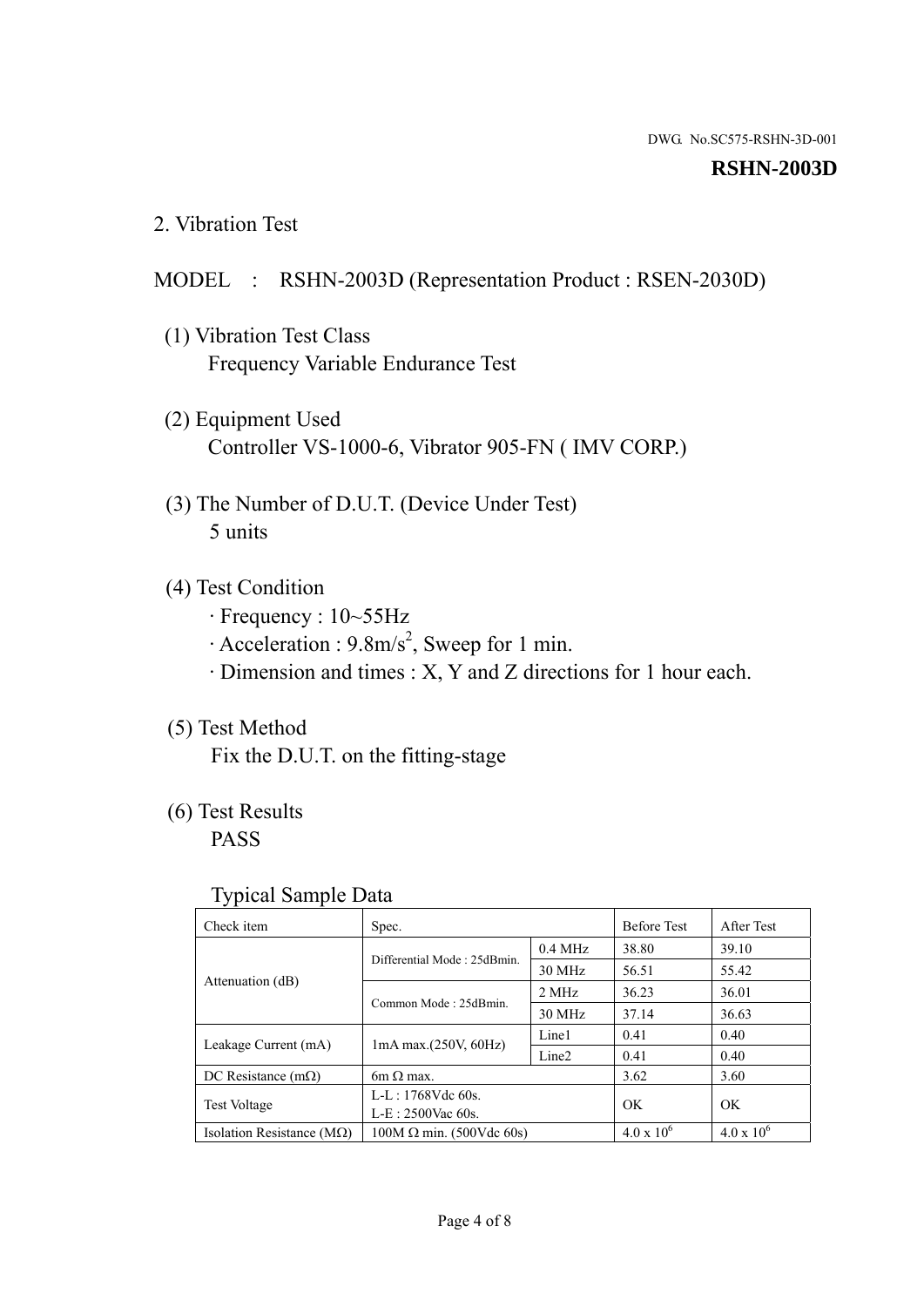1 cycle

30min.

3min.

30min.

3. Heat Cycle Test

## MODEL : RSHN-2003D (Representation Product : RSEN-2030)

- (1) Equipment Used TEMPERATURE CHAMBER TSA-71H-W (ESPEC CORP.)
- (2) The Number of D.U.T. (Device Under Test) 5 units
- (3) Test Conditions
	- · Ambient Temperature : -25~+85°C · Test Cycles : 100cycles
- (4) Test Method

 Before the test check if there is no abnormal characteristics and put the D.U.T. in the testing chamber. Then test it in the above cycles, After the test is completed leave it for 1 hour at room temperature and check it if there is no abnormal each characteristics.

 $+85$ °C

 $-25^{\circ}$ C

(5) Test Results

PASS

| <b>Typical Sample Data</b> |  |
|----------------------------|--|
|                            |  |

| Check item                    | Spec.                           |                   | <b>Before Test</b> | After Test        |
|-------------------------------|---------------------------------|-------------------|--------------------|-------------------|
|                               | Differential Mode: 25dBmin.     | $0.4$ MHz         | 40.06              | 40.06             |
|                               |                                 | 30 MHz            | 55.64              | 57.12             |
| Attenuation (dB)              | Common Mode: 25dBmin.           | 2 MHz             | 35.40              | 36.74             |
|                               |                                 | 30 MHz            | 37.70              | 37.36             |
| Leakage Current (mA)          | 1mA max. (250V, 60Hz)           | Line1             | 0.41               | 0.49              |
|                               |                                 | Line <sub>2</sub> | 0.42               | 0.48              |
| DC Resistance $(m\Omega)$     | $6m \Omega$ max.                |                   | 3.48               | 3.22              |
| <b>Test Voltage</b>           | $L-L: 1768Vdc$ 60s.             |                   | OK                 | OK.               |
|                               | L-E: 2500Vac 60s.               |                   |                    |                   |
| Isolation Resistance ( $MQ$ ) | $100M \Omega$ min. (500Vdc 60s) |                   | $9.5 \times 10^5$  | $9.4 \times 10^5$ |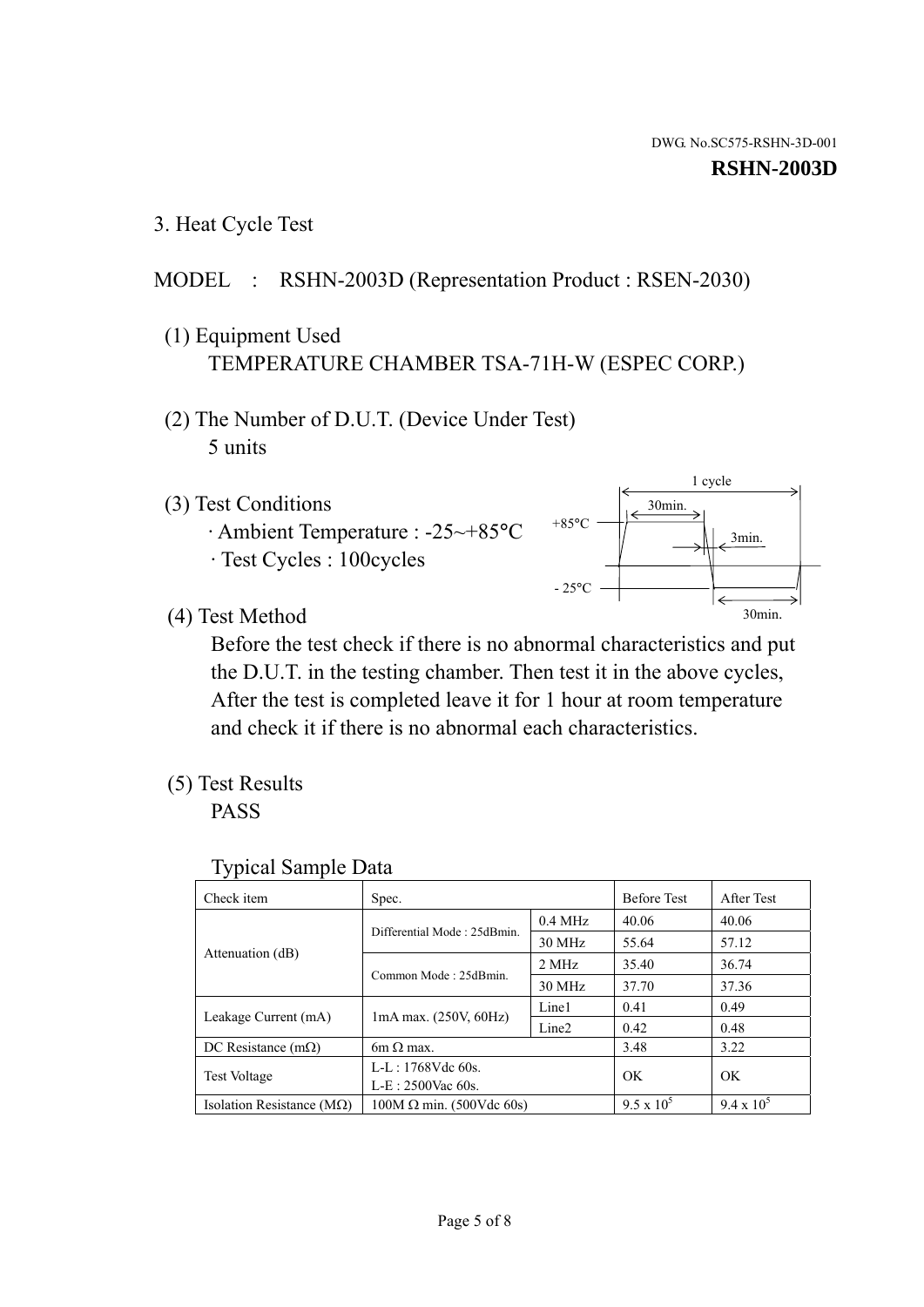4. Humidity Test

## MODEL : RSHN-2003D (Representation Product : RSEN-2030)

- (1) Equipment Used TEMP. & HUMID. CHAMBER PR-4KT (ESPEC CORP.)
- (2) The Number of D.U.T. (Device Under Test) 5 units

## (3) Test Conditions

- · Ambient Temperature : +40°C
- · Test Time : 500 hours
- · Ambient Humidity : 90~95% RH No Dewdrop

## (4) Test Method

 Before the test check if there is no abnormal characteristics and put the D.U.T. in the testing chamber. Then test it in the above conditions. After the test is completed leave it for 1 hour at room temperature and check it if there is no abnormal each characteristics.

# (5) Test Results

PASS

| ╯▴                                 |                                    |                   |                     |                     |
|------------------------------------|------------------------------------|-------------------|---------------------|---------------------|
| Check item                         | Spec.                              |                   | <b>Before Test</b>  | After Test          |
| Attenuation (dB)                   | Differential Mode: 25dBmin.        | $0.4$ MHz         | 40.92               | 39.42               |
|                                    |                                    | 30 MHz            | 57.38               | 55.62               |
|                                    | Common Mode: 25dBmin.              | 2 MHz             | 36.16               | 36.22               |
|                                    |                                    | 30 MHz            | 37.34               | 37.92               |
| Leakage Current (mA)               | Line1<br>$1mA$ max. $(250V, 60Hz)$ |                   | 0.42                | 0.41                |
|                                    |                                    | Line <sub>2</sub> | 0.42                | 0.43                |
| DC Resistance $(m\Omega)$          | $6m \Omega$ max.                   |                   | 3.62                | 3.58                |
| <b>Test Voltage</b>                | $L-L: 1768Vdc$ 60s.                |                   | OK                  | OK                  |
|                                    | $L-E: 2500$ Vac 60s.               |                   |                     |                     |
| Isolation Resistance ( $M\Omega$ ) | $100M \Omega$ min. (500Vdc 60s)    |                   | $3.6 \times 10^{6}$ | $4.5 \times 10^{6}$ |

#### Typical Sample Data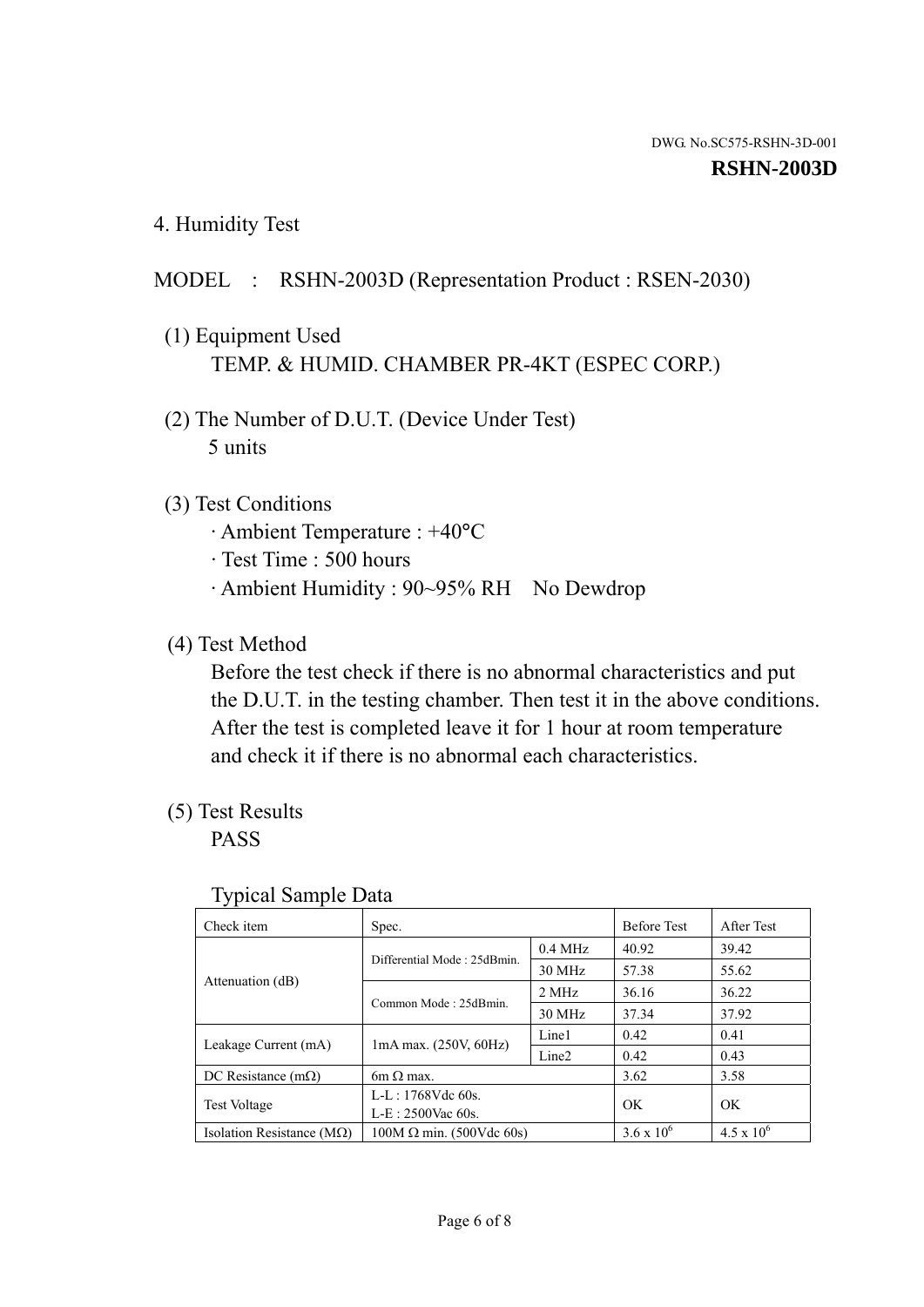5. High Temperature Resistance Test

### MODEL : RSHN-2003D (Representation Product : RSEN-2060)

- (1) Equipment Used TEMPERATURE CHAMBER PHH-300 ( ESPEC CORP.)
- (2) The Number of D.U.T. (Device Under Test) 5 units
- (3) Test Conditions
	- · Ambient Temperature : +55°C
	- · Test Time : 500 hours
	- · Operating : DC 60A
- (4) Test Method

 Before the test check if there is no abnormal characteristics and put the D.U.T. in the testing chamber. Then test it in the above conditions. After the test is completed leave it for 1 hour at room temperature and check it if there is no abnormal each characteristics.

(5) Test Results

PASS

| ╯┸                                 |                                                         |           |                     |                     |
|------------------------------------|---------------------------------------------------------|-----------|---------------------|---------------------|
| Check item                         | Spec.                                                   |           | <b>Before Test</b>  | After Test          |
| Attenuation (dB)                   | Differential Mode: 25dBmin.                             | $0.2$ MHz | 57.86               | 58.52               |
|                                    |                                                         | 30 MHz    | 52.04               | 51.94               |
|                                    | Common Mode: 25dBmin.                                   | 2 MHz     | 35.90               | 36.04               |
|                                    |                                                         | 30 MHz    | 26.60               | 27.62               |
| Leakage Current (mA)               | Line1<br>$1mA$ max. $(250V, 60Hz)$<br>Line <sub>2</sub> |           | 0.45                | 0.46                |
|                                    |                                                         | 0.46      | 0.46                |                     |
| DC Resistance $(m\Omega)$          | $3m \Omega$ max.                                        |           | 2.22                | 2.24                |
| <b>Test Voltage</b>                | $L-L: 1768Vdc$ 60s.                                     |           | OK                  | OK                  |
|                                    | $L-E: 2500$ Vac 60s.                                    |           |                     |                     |
| Isolation Resistance ( $M\Omega$ ) | $100M \Omega$ min. (500Vdc 60s)                         |           | $4.1 \times 10^{6}$ | $4.6 \times 10^{6}$ |

#### Typical Sample Data